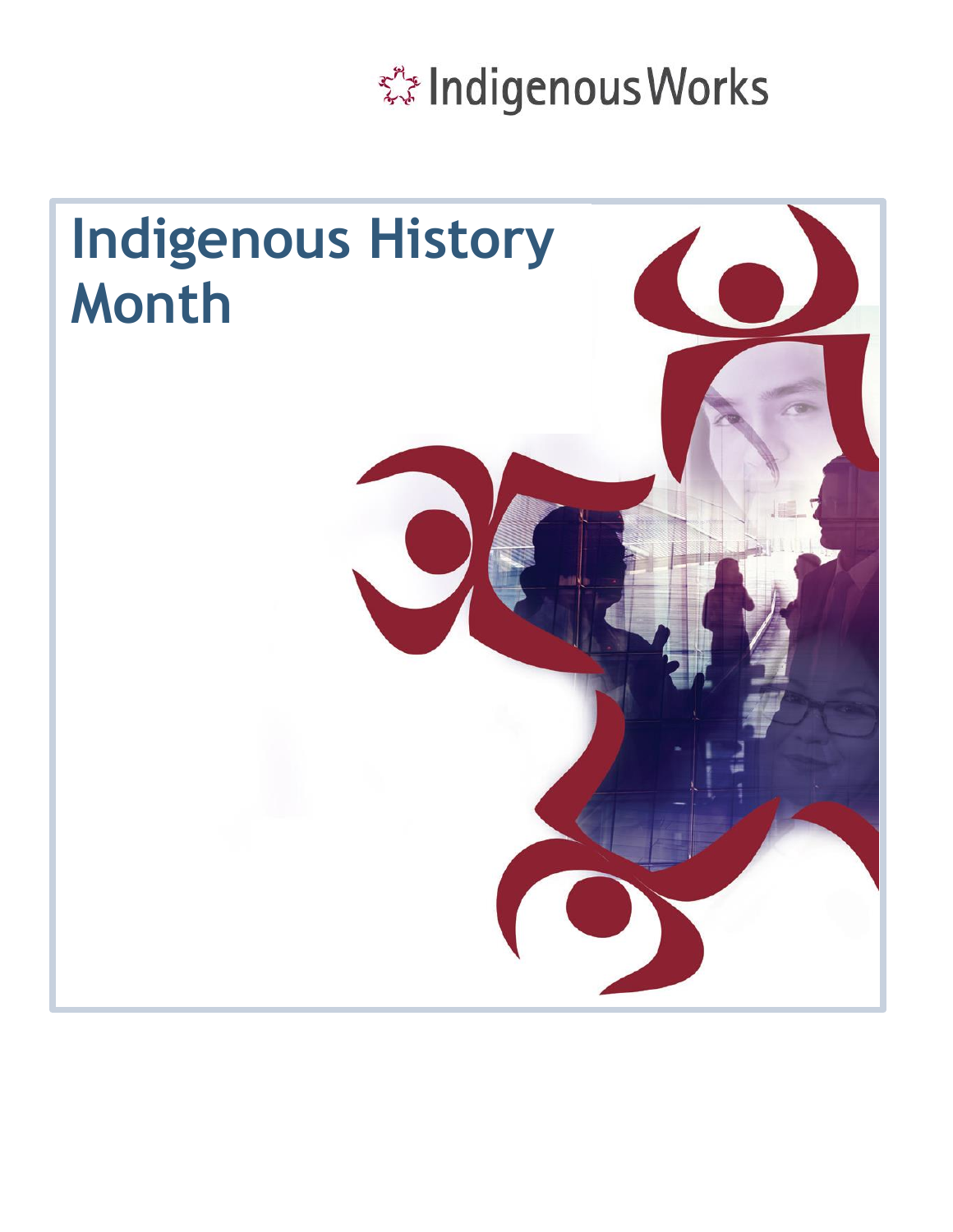## **Here are some ways to take action and participate**

- **Read books on Indigenous People and by Indigenous Authors: 48 books by Indigenous writers** to read to understand residential schools. Click **Indigenous authors in Canada** to view.
- $\triangleright$  The creation of this federal statutory holiday was achieved through legislative amendments made by Parliament. On June 3, 2021, Bill C-5, *An Act to amend the Bills of Exchange Act, the Interpretation Act, and the Canada Labour Code* (National Day for Truth and Reconciliation) received Royal Assent. **Read about the bill at [LEGISinfo](http://www.parl.gc.ca/LegisInfo/BillDetails.aspx?Language=E&Mode=1&Bill=C5&Parl=43&Ses=2)**, provided by the Library of Parliament. You can also read the **[full text of the bill](http://parl.gc.ca/HousePublications/Publication.aspx?Language=E&Mode=1&DocId=11396261)**.
- **Watch films and documentaries** See the National Film Board online library.

**Indigenous Cinema at the NFB**

- [Start a ReconciliACTION Sharin](https://www.google.com/search?q=indigenous+authors+canada&rlz=1C1CHBD_enCA872CA873&oq=Indigenous+authors&aqs=chrome.1.0i512l10.13544j0j4&sourceid=chrome&ie=UTF-8)g Circle in your organization to discuss current affairs and expand your knowledge and perspectives with others reflecting/learning from reading books & watching films on Indigenous people and their history.
- $\triangleright$  Conduct Land acknowledgments at your events, meetings, and forums. Use them in your email signature and in other communications activities. Look at your current statement(s) and consider how to expand them. Do they convey respect, sincerity, and meaningful commentary on land acknowledgment and reconciliation?